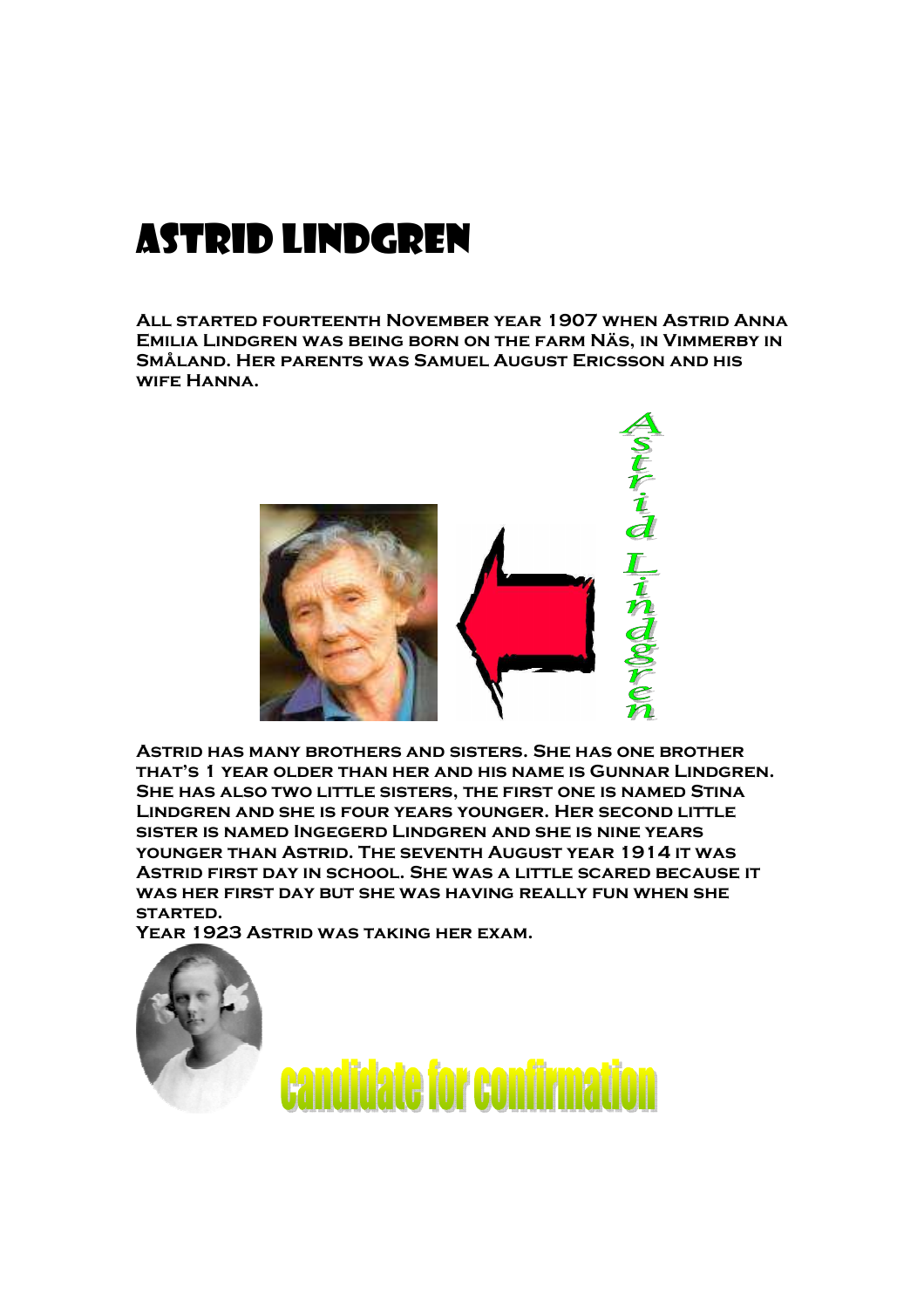**One year later Astrid was starting working with her first job at Vimmerby Newspaper there she is reading proof. She also writes press items and small local reportage about feast days . 2 years later Astrid are moving to Stockholm and studying at Bar-Lock and gets her first child, Lars. But since she is studying at Bar-lock she can't take care of Lars and he has to move to a foster family in Copenhagen but she always goes and visit him so much as she can. 1928 Astrid was recruited by Royal Automobile club.** 

**2 years later Lars fostermother got sick and Lars was moving home to Astrid. For some time Lars was being taking care of by a landlady in Stockholm and in May Astrid takes a holiday for a month to spend some time with Lars, they were going to Näs, Astrid's birthplace . For one year Lars was staying in Näs so Astrid could continue working at Royal Automobile Club, Astrid is very appreciated appreciate at RAC especially by Sture Lindgren, her boss. At last Astrid is marrying Sture early in the spring. They are moving to a two room's apartment on Vulcan Street and Astrid becomes a housewife. She is living with Lars and with Sture so it's a very good family. 1934 Astrid was getting a dotter Karin.** 

**Later in year 1941 the whole family was moving to a new apartment that Astrid was going to live in until she died. On the summer they were living in Furusund together with Stures parents.** 

**One winterday Karin had pneumonia and she was telling her mom to tell about Pippi Longstocking,a young girl with red braids and freckles that was living in a big house**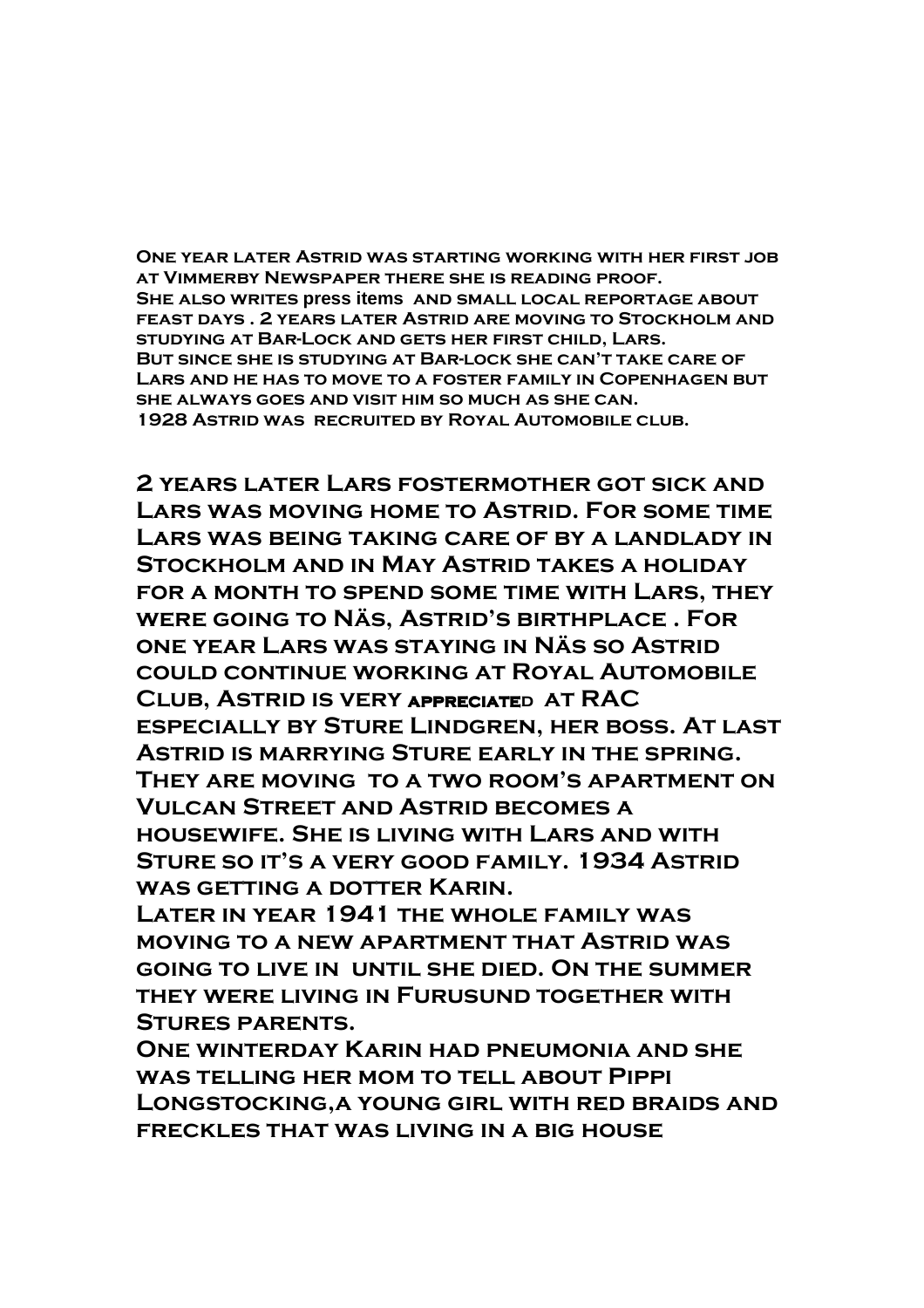## **together with a horse and a little cute monkey.**



**In 1944 Astrid had a slipping accident and stayed in bed for a week. It's was that time she was writing all of her stories about Pippi Longstocking that's she had told Karin and her friends. It Should be a present for Karin at her tenth birthday. One copy she send to Bonnier Publisher.** 

**In September Astrid wins second price in the new-started Publisher Rabén & Sjögrens ''girlbookcontest'' with the Teenagers novel ''Britt-Mari helps your heart''. During year 1946-1950 Astrid write four new books, The books are Master detective Kalle Blomqvist,Nils Carlson Pyssling ,All of us children in Bullerbyn and Kajsa Kavat.** 





## Astrid greis a prince from Raben & Stionens contrast

**Astrid writes many books during the time she lived and in year 1952 she was writing a new book, Only Fun In Bullerbyn. During 1954-1994 Astrid had writing nine new books and won 6 new prices but to many to talk about now. 1996 the Russians was discovering a new asteroid that's was having the number 3204 and the Russians was naming it after Astrid and it's was then some people starting to call her The Asteroid Lindgren.**